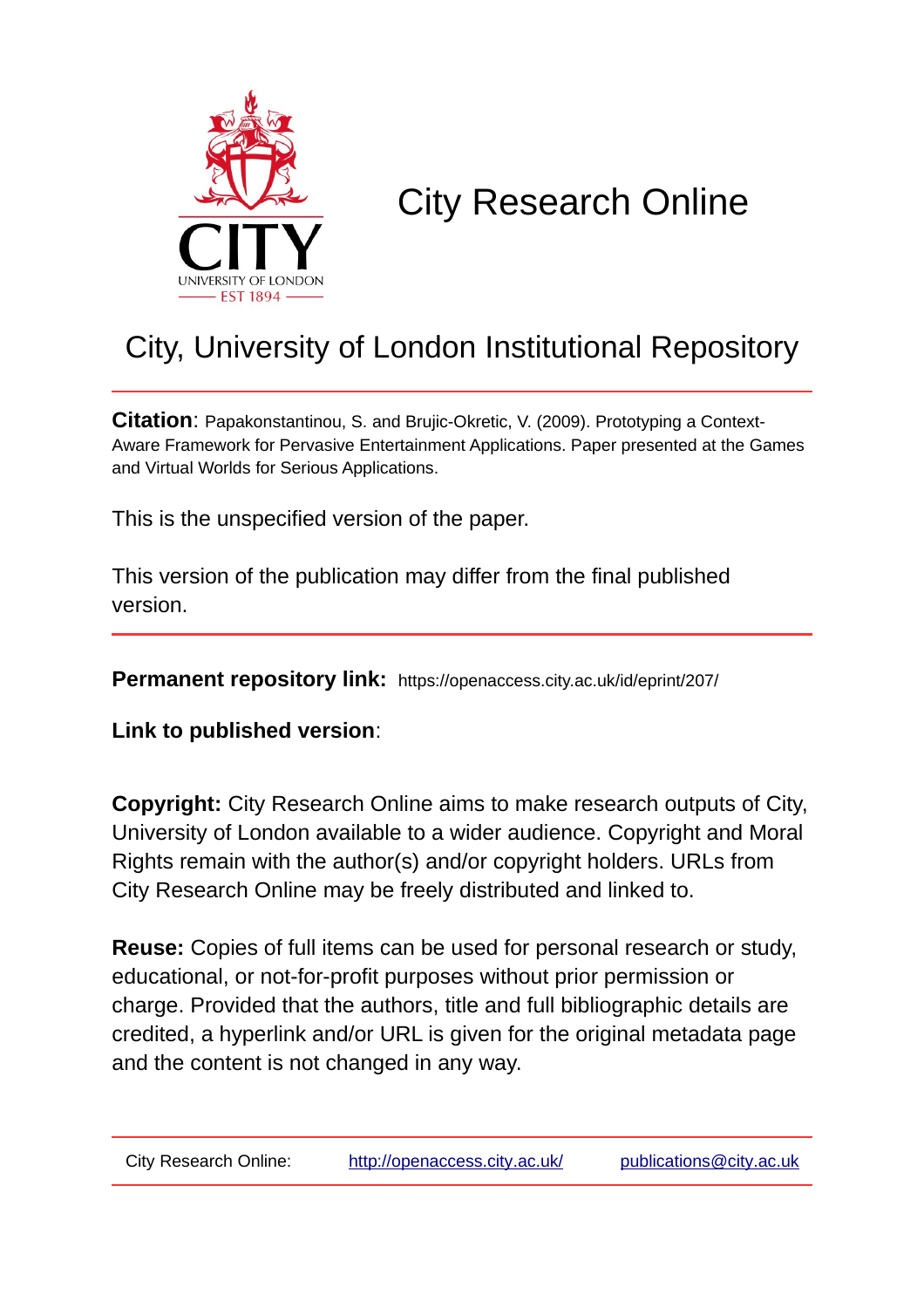# Prototyping a Context-Aware Framework for Pervasive Entertainment Applications

Stelios Papakonstantinou<sup>1</sup> Vesna Brujic-Okretic<sup>2</sup> Dept. of Information Science CITY University London, UK stelios@soi.city.ac.uk<sup>1</sup>, vesna@soi.city.ac.uk<sup>2</sup>

*Abstract* — **This paper presents research and development of dedicated system architecture, designed to enable its users to interact with each other as well as to access information on Points of Interest that exist in their immediate environment. This is accomplished through managing personal preferences and contextual information in a distributed manner and in real-time. The advantage of this system is that it uses mobile devices, heterogeneous sensors and a selection of user interface paradigms to produce a socio-technical framework to enhance the perception of the environment and promote intuitive interactions. Representation of the real-world objects, their spatial relations and other captured features are visualised on scalable interfaces, ranging from 2D to 3D models and from photorealism to stylised clues and symbols. The framework is fit for use in unknown environments and therefore suitable for ubiquitous operation. The presented prototype is multifaceted and capable of supporting peer-to-peer exchange of information in a pervasive fashion, usable in various contexts. The modalities of these interactions are explored and laid out particularly in the context of entertainment.** 

#### *Keywords - mobile devices, context-awareness, virual reality, augmented reality, pervasive entertainment, social interaction*

#### I. INTRODUCTION

People, who cope with hi-tech solutions during their work, require technology to offer more in terms of satisfaction, when introduced in personal and social scenarios. Computer assisted entertainment allows people from any age, gender or background to find a game type that will cover their needs. Since the early video games in 1970s, like *Pong,* we have observed a dramatic advance of how technology was applied to entertainment, not only in terms of AI engines and computer graphics, which receive special focus from the community, but also how it affects the nature of game playing. New sets of technologies did not only manage to simulate games that were traditionally played in the real world, but also reached a point, which made them capable of being the actual game, which provides joy to the participants. The main reason is the intriguing puzzles that have been applied on inventive scenarios, which aided towards the expansion of the target audiences. Recent applications, like *Crysis*, have utilised advanced graphic engines in order to provide high interactivity and immersion with the virtual world, but also proved to be detrimental in terms of the physical and social activities of

their users [1], in comparison to traditional games. Similarly, mobile versions of such games have been developed, with reduced processing demands, but with evident potential to become mainstream.

The introduction of concepts like *Ubiquitous Computing* [2] and *Mixed Reality* [3] contributed towards the development of new methodologies for entertainment and provided the foundation to bridge the gap between independent and social user behaviour [4]. Consequently, there has been an natural expansion towards the spatial, temporal and social connotations that any solution needed to address, including their advantages and disadvantages [5]. The acquisition and management of quantifiable user-related and environmental parameters (i.e. context) was found to be a means for achieving this kind of functionalities and for providing the resources to connect the real with the artificial world, where the game takes place. Real-time, contextsensitive frameworks have operated for long time in business and military applications, but have just recently started serving purposes related to commercial user entertainment. An analytical review has been published by Rashid et al. [6], who describe applications that employ location context in mobile gaming scenarios. The examined applications run on mobile devices, rendering them operational in any physical environment or while in motion. Similar systems that can explore virtual environments [7], augmented environments [8], or both [9] have been introduced with application in navigation. The advantage of these engines is that they can combine virtual and physical space and assist the decision making process of each user through advanced user interfaces.

Several attempts have been made to classify entertainment solutions, which are partially persistent in a computer generated environment and partially deployed on the real surroundings. Most of these classifications use loosely the term *Pervasive Game* as discussed by Nieuwdorp [10]. Interesting reviews of such applications have been given by Magerkurth et al. [1], who expand and define various systems with main goal the amusement of their users. The term *Ambient Game* has been used to define solutions that conform to a specific balance between the commitment required by the user and the distance that is travelled [11]. *Trans-Reality* has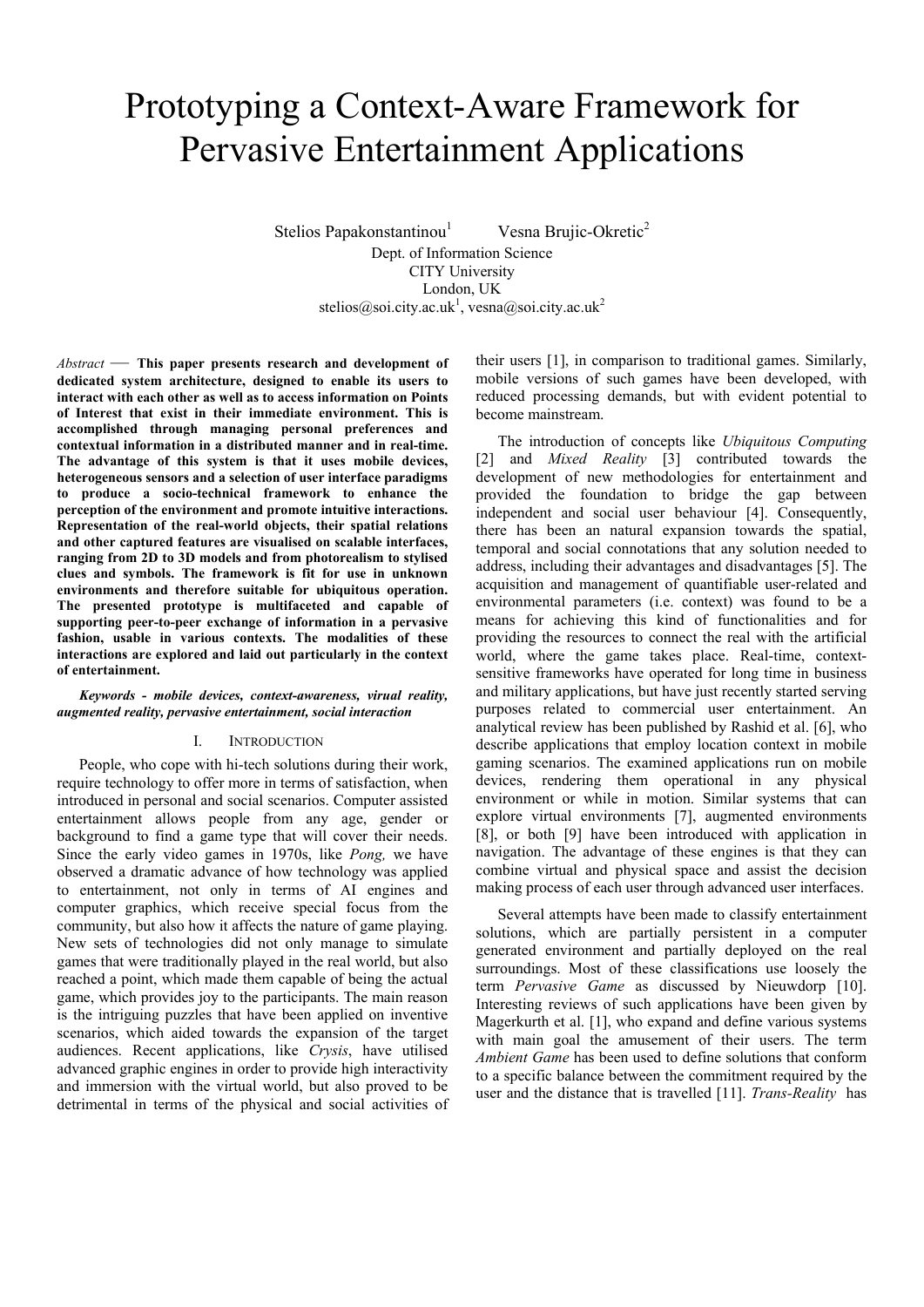been used to describe a subset of ubiquitous applications that use MR techniques for implementing various genders of games [12]. All examined types fit to the conceptual frameworks drawn by Walther [13] and Hinske et al. [14], as well as the applicability concerns presented by Capra et al. [15]. A description of several issues in the underlying technical infrastructure, in terms of the interfaces, is provided by Broll et al. [16] and in terms of subject localisation by Benford et al. [17]. Ultimately, an evaluation platform capable of examining ubiquitous entertainment solutions has been released by IPerG, an EU-funded project [18].

In this paper we are going to present a technical framework that can support pervasive entertainment functionalities by making use of real-time context variables and by registering the user, in a number of immersive environments, which can simulate and enhance the real surroundings. Physical and some limited social interactions that occur in the real world can be modelled and presented through the visualisation interfaces, which are complementing each other and include a 2D map representation, a VR interaction engine and a customtailored AR interface. The system runs on a mobile device platform that enables and promotes user activity in the real world. The design of the system architecture was envisaged in order to support ubiquitous operation. It does not require any special characteristics to exist in the environment and it can present its functionality through the use cases described later in this paper. Although this framework can support applications in various domains like wayfinding and exploration of unknown places, in this paper we are going to focus on the potential it has, when operated under the governing rules and mechanics that competitive or goaloriented, pervasive gaming instructs.

# II. ENABLING CONCEPTS

#### *A. Ubiquitous Computing*

The pioneer who formed the basis for the concept of ubiquitous computing systems was undoubtedly Mark Weiser. He believed that the most important technologies are those that work transparently from the user and provide contextualised services through devices and sensors that are distributed in the physical environment [2]. These interconnected devices assemble the hardware layer, which enables ubiquitous system operation. Recent commercial trends have pinpointed that the most usable and accepted by the public solutions tend to be mobile communicating devices like handheld PCs, Personal Digital Assistants (PDA) and mobile phones. In this paper we are examining medium to small-sized devices, with battery capacity close to 1500 mAh, unrestricted, native programmable memory and a mobile operating system with multimedia and networking capabilities. This type can reflect current technological progress and produce a good performance to size ratio. Furthermore, stateof-art products embed context-sensitive sensors, which can generate additional data and offer improved functionalities. Despite the advantages of such devices there are several limitations, which can affect the gaming experience of the

users. The small display size, for example, needs to be efficiently managed in order to accommodate any visualisation and interaction requirements.

In an attempt to disseminate the principal components of ubiquitous systems, Saha and Mukherjee identified the networking layer as the next core element of pervasive systems [19]. Networks ranging from Bluetooth Piconets to wide scale 3G infrastructures can form the platform, which enable remote clients to transparently connect and share context with other remote entities. These entities may be other actors sharing similar interests or participating in a group task, or a centralised system that may expect real time data in order to return suitable information. In our framework we regard the network as a valuable source of context, which will provide the resources to the context management engine and consequently to the visualisation interfaces. Even though there is a large number of available networking stacks to select from, each implementation introduces its own boundaries (e.g. operational range) that may restrict the omnipresence of mobile applications. Although several telecommunication protocols can satisfy the requirements, service providers apply restrictions on arbitrary data exchange. Specifically, P2P interactions and service hosting on mobile devices is complicated and costly to implement because telecommunication proxies masquerade network addresses, thus rendering the distribution of content limited to request/response mode and not proactive. Other issues that pervasive system developers need to handle, while developing multi-user Collaborative Virtual Environments (CVE) are those inherited by distributed networking research. Namely, these include high latency and low bandwidth management, heterogeneity of infrastructure, scalability issues, synchronisation and failure handling, security and privacy.

#### *B. Real-time Context Adaptation Issues*

In order to satisfy the requirement of invisibility [19], which pervasive system architectures define, a middleware component has been introduced in the proposed framework. Purpose of this entity is to establish a connection between the network nodes, which act as source of context, and the context management layer. Communication on this channel is bidirectional. Data received from remote entities is transformed and fused into structures that can be queried by the application and vice versa. This way, the upper layers and effectively the user, do not need to hold any specific information about the remote entities or how to contact them.

Many researchers who have tried to group context in distinct categories observed the matter from different research perspectives. The result was domain-specific classifications. Each classification scheme focuses on the satisfaction of certain user information needs. Ambiguities between context categories may rise. As described by Mostefaoui et al. [20], context can be fused to the engine through *sensed*, *derived* and *explicitly provided* means.

Main challenge for our context management layer was the smooth execution of the process that involves perceiving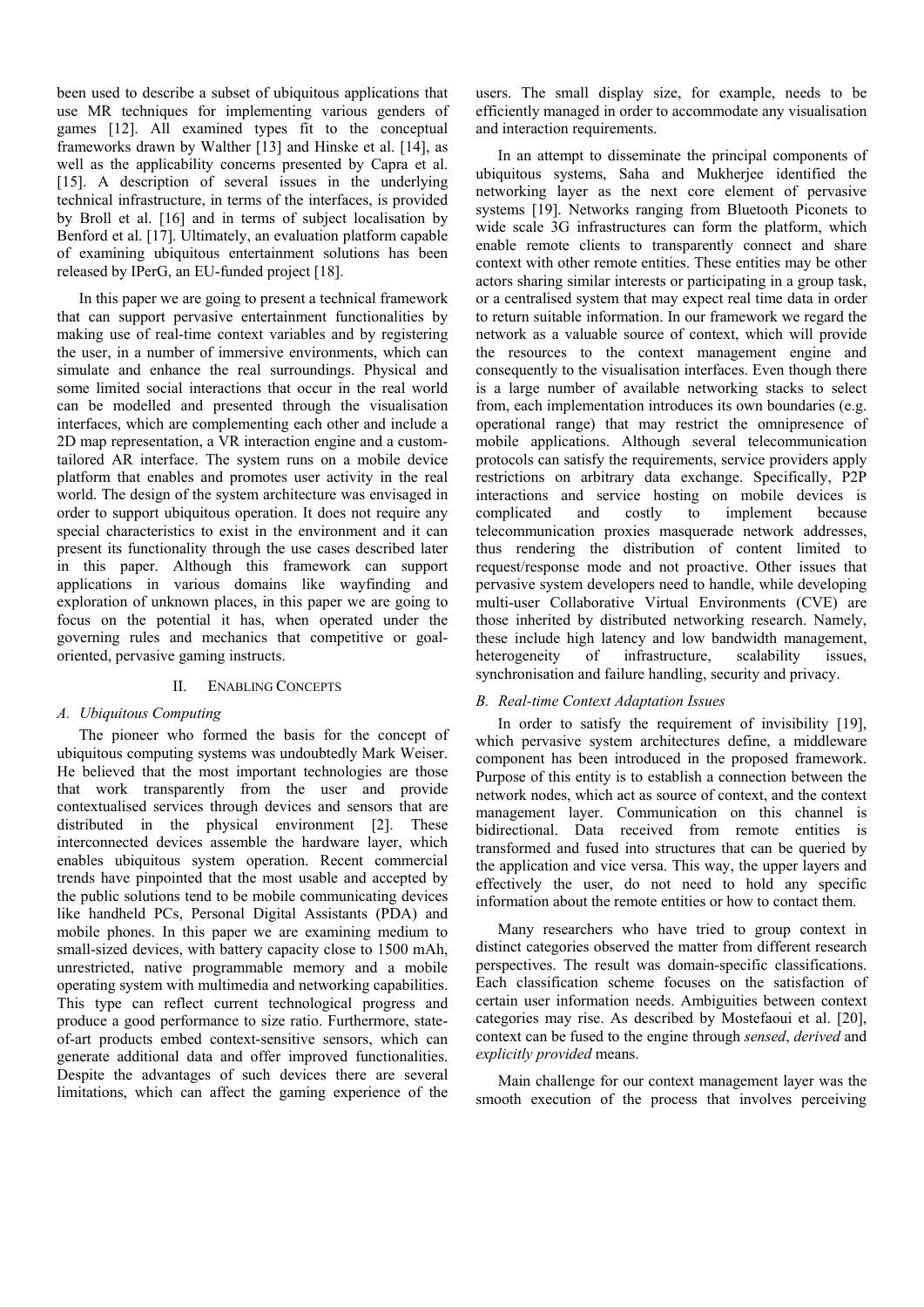context, processing it and changing behaviour towards the user. To depict the result of this process, augmentation of the user interface with descriptive information about the current, personal and environmental situation is provided. The developed context engine conforms to the classification, which examines context in a way that is relevant to the retrieved source. This scheme can distinguish data that was either collected from hardware sensors, or explicitly from the user, through the UI, and lastly, by the internal mechanisms that provide generation and enhancement of locally stored information. In this case, ambiguity of context variables can also be noticed. Orientation of a moving object is accurately obtained by querying a digital compass. Furthermore, for a specific span of time, orientation can be measured by calculating former and present location coordinates, sensed by a GPS. Thus, we promote the utilisation of redundant context management techniques in order to support context retrieval from secondary available sources as a fail-safe mechanism.

Common ground that most mobile context-aware applications share can be found in the use of location context. Mobility of devices in the environment is the main reason that triggers exploitation of such information. Proximity of Points of Interest (POI) and other participating entities (i.e. users, virtual and physical objects) can cause potential collaboration and interaction. Additionally, location sensors, like GPS receivers, have been widely adopted, even in out-of-the-box solutions for mobile devices. Accuracy of measurements by these sensors is increasingly evolving and can prove satisfactory not only for sensed context (e.g. location) but for derived (e.g. speed) as well.

#### III. FRAMEWORK ARCHITECTURE

Pervasive games significantly affect how computing devices are deployed and how people interact with the resulting interface paradigms, because ubiquitous information access is the main goal. The challenge for software developers is to create applications that continuously adapt to dynamic changes in the environment even if people move in the real world and even if the underlying network architecture can offer only limited services. The essential elements for the global design of pervasive systems have been identified and modelled into four categories by Saha and Mukherjee. These are *mobile devices*, *networking*, *middleware* and *applications* [19]. Conceptually, interaction interfaces belong to the application subsystem. However, they functionally depend on the output of all layers. Figure 1 shows the elements that compose the implemented prototype, with emphasis on the interaction platform.

The software platform is based on Windows Mobile 5/6 PocketPC edition. The application was developed in native code (C++), which provided accurate and resource-efficient handling of low-level performance issues. Windows Mobile devices do not conform to a standard specification for Java Profiles (JSR), making applications incompatible and device specific. In contrast, our system can be characterised as platform-specific.



#### *A. Context Management System*

The core structure is formed out of two principal subsystems, which receive input from the external sources and are capable of rapidly controlling the information flow between each other. The first one is the Context Management System (CMS) and the second one is the Information Presentation System (IPS). The former unit is a low-level subsystem which receives input from the peripheral resources and is responsible for keeping the geometric model that governs the application updated with relevant information either from local or remote entities. Input is considered the real-time data generated by the sensors or network updates and any relevant locally-stored information. This subsystem is also responsible for implementing all transformations in order to keep the model coherent and for exchanging information with the remote entities. Additionally, movement of Non-Player Characters (NPC) that may exist in the scope of the game is accommodated by this structure. During configuration and debugging of the application, when the network infrastructure is not fully operational, the CMS generates and simulates artificial movement of remote objects. In this subsystem algorithms, which enhance the accuracy, performance, prediction and interpretation requirements of the application are executed.

#### *B. Information Presentation System*

Following next, the IPS is used for reflecting any changes provoked by the CMS and for accepting explicit user input. Its main purpose is the visualisation and interaction with the environment and any relevant objects in it. To accomplish accurate visualisation functions in all interfaces (i.e. 2D, VR and AR), this subsystem manages input from 3 sources. Two of them are used to simulate the real surroundings and the other interconnects objects within the real world with objects in the virtual world. The latter is an interface to the CMS,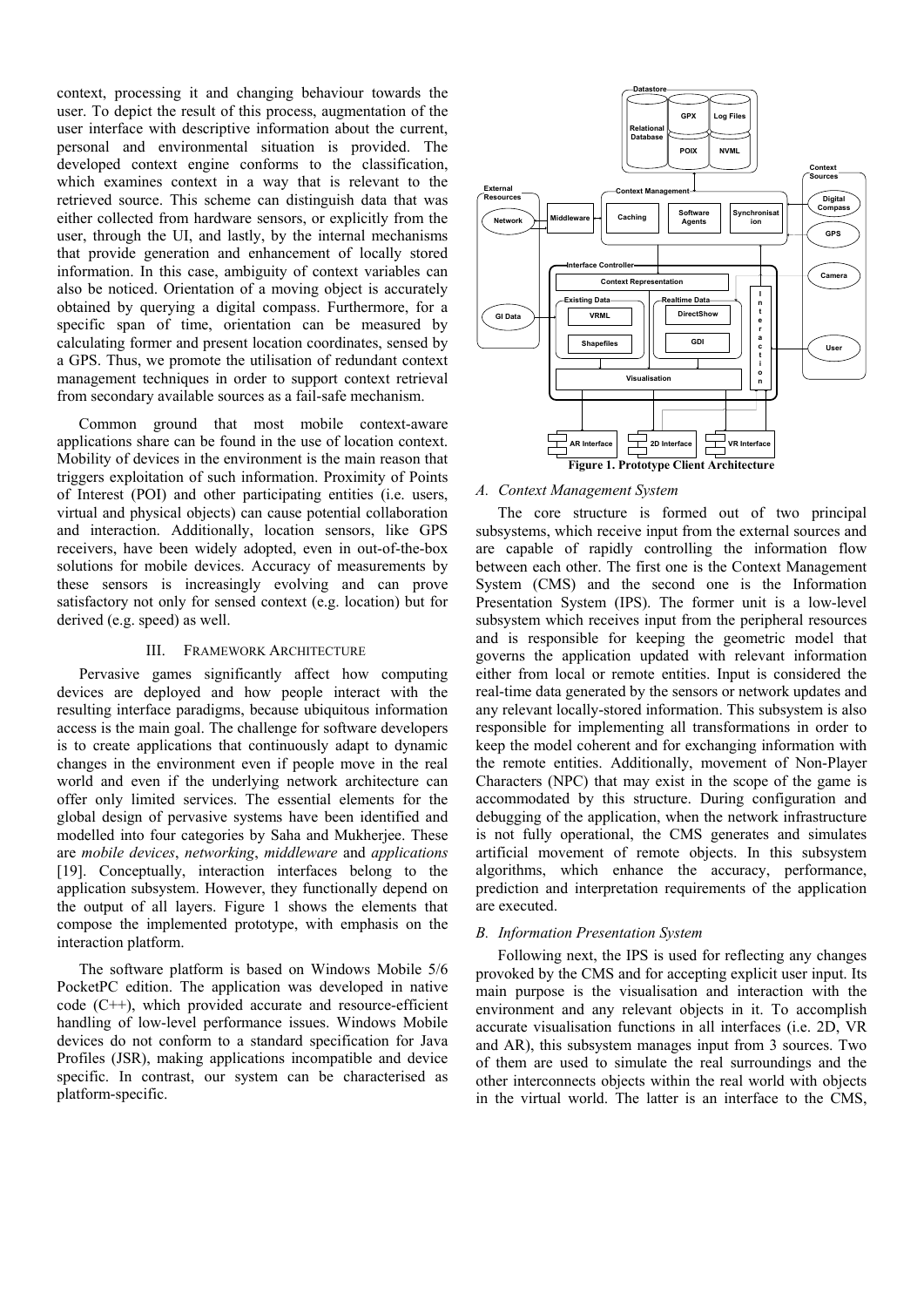which receives numerical and textual descriptions (i.e. metadata) of objects and creates virtual representations of them. These can be interrogated in any UI and can vary depending on the type of interrogated entity (e.g. avatar for human in 3D or icon in 2D). For the 2D and VR interface the environment is modelled out of existing data. These can be either shapefiles for 2D or VRML models for 3D, both generated out of the same spatial dataset, by using ESRI ArcGIS. In contrast, the AR interface processes real-time data from the camera. More information about interactions can be found in subsequent paragraphs.

# *C. Modes of Operation*

In the following context diagram of our system, the reader can observe that except the core entity, which includes the IPS and DRS subsystems, the user is considered as active source of context as well. This occurs because potential interactions are interpreted and influenced by the actual situation that the user is experiencing. The data sources can be software or hardware based. The substantial meaning of these data sources signifies them as independent subsystems.



**Figure 2. Context diagram of the developed system** 

Fundamentally, interaction in the 2D and 3D environments is supported by the two operational modes of the system: the *sensor-controlled* mode and the *user-configurable* mode. This way there is a potential for the system to meet a variety of user needs, such as naïve search, primed search and exploration. These modes of operation provide means to form a multiple level-of-immersion application - visible from absolute egocentric to any allocentric perspective. In the sensorcontrolled mode, interaction takes place by considering context input and placing the user in the appropriate position, with analogous orientation that corresponds to real world behaviour. This mode is designed for real-time game playing, whereas the manual interaction mode assists in the exploration of remote locations and the enhancement of the decisionmaking process. Manual interactions are triggered explicitly by the user. This way, any place in the virtual world can be rapidly examined and its surroundings evaluated. In userconfigurable mode, any viewpoint is supported. In contrast, the sensor-controlled mode supports first-person, oblique and bird-eye views of the scene. In this mode, each perspective complements the other and is up to the user to select the one that is more familiar and comfortable with. Additional elements that could enhance user experience depend on user personalisation preferences and involve further technical

issues. For instance, the user perspective and the current orientation may be identical to the real, surrounding scene, or may vary depending on whether the user is interested in some remote site features. In terms of pervasive operation, sensor and manual control of the interfaces can reflect the active and passive context reactivity of the system.

#### IV. USE OF SENSORS FOR SELF-LOCALISATION

The developed system utilises three sensors, which fuse the context acquisition engine with valid measurements. Realtime location information can be stored in the form of GPX, POIX, NVML and human-readable log files. Furthermore, a local database implementation is under development for future application of KDD and Data Mining techniques. In real-time pervasive applications the use of geometric location models is suggested. Although these models provide only simple spatial reasoning, in contrast to symbolic and hybrid models, their main advantage is that the measurements can be fused directly to influence interactions, without the need to introduce additional transformations. This way, expensive device calculations are kept to a minimum.

The accuracy of context received by the GPS is of utter importance. During debugging, we tested several internal and external commercial devices with embedded GPS chipsets. Mostly, these were SiRF Star II/III solutions with average declination in dense urban areas, lying between the expected boundaries of up to 15 meters. Some mobile devices supported A-GPS implementations with partial indoor functionality (HP iPAQ hw6915). Newer implementation based on Qualcomm's integrated gpsOne chipset provided higher accuracy and more stable readings (HTC Touch Diamond). The context retrieval engine can translate GGA, GLL, GSV and RMC NMEA0183 sentences, passed over a serial link (i.e. Bluetooth) between the external sensor and PDA communication ports.

The second sensor, which can provide real-time orientation information leading to gesture interactions, is a digital compass. The product was based on Honeywell HMR3300 magnetic sensor chipset. Similarly, it connects to the PDA via serial protocol and produces three value sentences. They are in ASCII format and correspond to yaw, pitch and roll information. The manufacturer reports that achieved heading accuracy is in the region of 0.5 degrees with 0.1-degree resolutions and tilt ±40 degrees.

It was found obligatory for the AR interface, to handle streams of video generated by the camera of the mobile device. Almost every new commercial device embeds an imaging sensor. Concurrently encoding and compressing video is a demanding procedure for current mobile processors. This is why this context type is not stored by the system for future reuse and is employed only for real-time processing. The mobile OS delivers functions to initialise the camera drivers and DirectShow offers source, transform and rendering filters that can form a media-streaming layer for the application. Image quality was between 1.3 and 5.0 MP. It is important to note that static output formats are in higher resolution, when compared to animating content, as most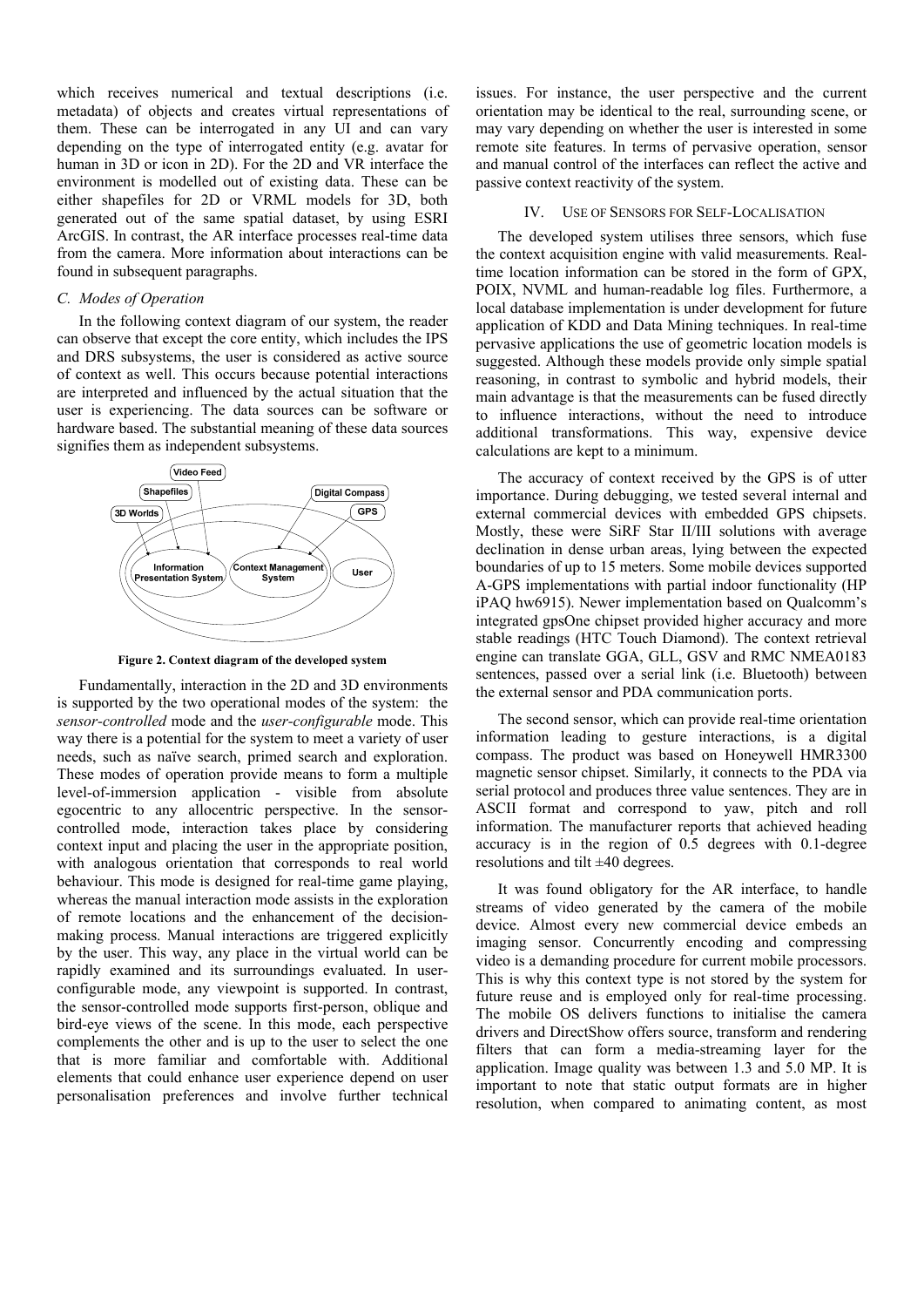cameras provide less quality for streaming configurations. The maximum resolution that was received from the imaging sensor was 2 MP, in video mode.

# V. SUPPORTED INTERFACE PARADIGMS

Visualisation and interaction in mobile Mixed Reality applications, which offer ubiquitous operation and environmental representation, functionally depend on the precise registration of the subject (i.e. user, sensors and mobile device) to the available interfaces, in relation to real world conditions. The described framework analogously registers the user to the map, VR and AR frameworks by examining 6 Degrees of Freedom (DOF), 3 from GPS and 3 from compass. Reactivity of the application is triggered after detecting changes on retrieved context. Presenting information about objects in the real world can take place by querying a pool (POIX or DB) for location information (longitude, latitude, sea-level height, type and description). Demonstrating synthetic information on each interface can occur by comparing context from the viewpoint of the subject and the remote resource. As a result, descriptive information can be visualised in relation to the actor and the real world. The benefit of this methodology is that it can simulate and enhance the cognitive map of a person. This is accomplished by matching the user's cognitive Frames of Reference (FOR) with the registration parameters of the represented scene [21]. Having multiple, concurrent perspectives of the real world is invaluable for functional pervasive entertainment applications. Additionally, binding advanced UI with physical interactions encourages the transition from traditional computer games to pervasive entertainment [22]. The following paragraphs describe some special characteristics and functionalities of each user interface and the advantages that pose over the rest.

#### *A. 2D Maps*

Although traditional map representations are becoming dated, commercial applications are reluctant to discard them and try to boost their functionality by coupling them with supplementary enhancements. The reason that this kind of interface is still invaluable springs from the fact that it can satisfy certain user needs. It is easier for somebody to estimate the distance between 2 points by observing a map, enabling better decisions. Furthermore, scalable maps have been a productive tool for the GIS community, because they can hold overlaid phenomena and features of the real world, in a controlled fashion. The developed application can present vector visualisations of the environment by processing georeferenced shapefiles. This is the standard format for exchanging geographic data, supported by ESRI. The user has a vertical perspective of the represented space and all interactions take place in abstract 2D scenes. Real-time context is classified into categories and each type is placed on a specific layer. The Z-order of each layer and the icons that are included depend on user preferences and current situation. Visualising the movement of the subject requires the contextcontrolled mode of the system to be enabled. Interaction is triggered when the user moves in the real world and consequent position updates occur. Zooming on the digital

map is accomplished explicitly by the user, with the stylus or the navigation button of the device. Automatic zooming takes place, when the distance between the user and the target reaches a specific threshold. Furthermore, rotation can occur either explicitly or via compass input. Furthermore, each actor can create own POIs by clicking on any part of the map and providing relevant metadata. These are appended in new or existing POIX files and can be used as game locations, if shared with other users.

# *B. 3D Virtual Environments*

The introduction of 3D technologies added interactivity and dynamism in the visualisation of spatial information. The realism, which 3D representations of the real world provide, is exponential and complementary to what map visualisations have been offering. 2D representations, although efficient and popular, are fairly limiting regarding the amount of information that can present, compared to 3D representations that carry much more information. Controlled overlaying of objects in the virtual world, allows more information to float in a mobile device display, without increasing the complexity of the interface. Thus, navigation in a 3D environment appears more realistic and engages users for further interactions. The proposed framework uses VRML to establish the Virtual Environment (VE). Although it does not provide advanced functionalities like those found in Direct3D, OpenGL ES and M3G, this format can hold geo-referenced information (GeoVRML) and is still a common standard for exchanging 3D content over the web. The 3D models have been developed and enhanced with semi-automatic techniques, out of spatial datasets, originating from the shapefiles described in the former paragraph. As a result, the detailed 2D and 3D environments conform to the same location model and coordinate systems, which makes interaction design for both interfaces easier to capitalise.



**Figure 3. a) Oblique & b) Allocentric VR perspectives**

The user may observe the environment from an egocentric, an allocentric, or from a birds-eye perspective at any time, as seen in figure 3. It was found that information overload and occlusion could be effectively minimised by implementing all views. Interaction is driven by the context-controlled method (sensors) or manually, by the user. The sensor mode verifies alterations in position and orientation context and presents them to the display. Movement and gestures in the real world can be simulated in the VE. In the user-controlled mode, interaction with the device touch screen is required. The user can have a variable viewpoint of the scene so that he can explore the 3D world effortlessly. When the egocentric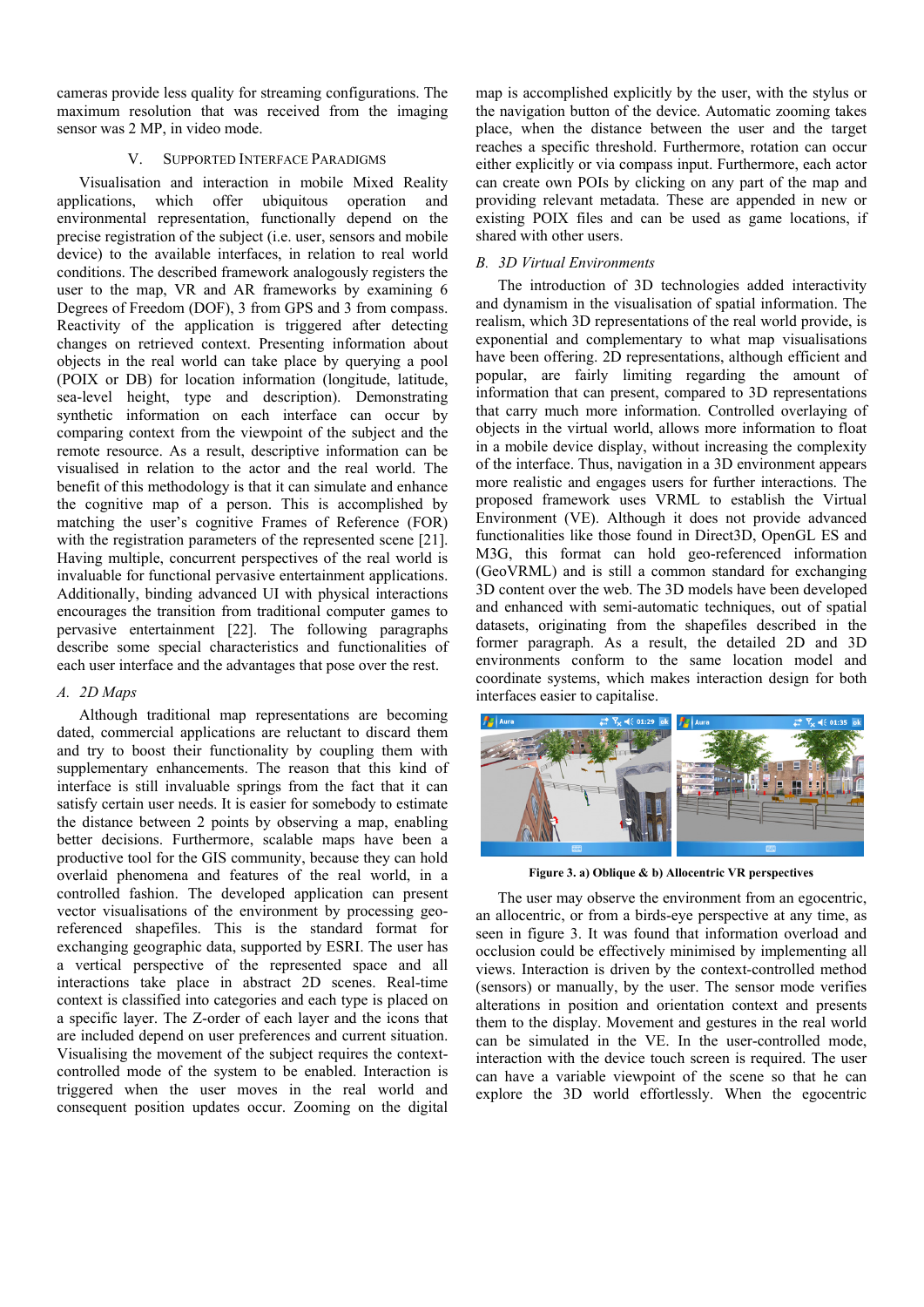perspective is selected, the viewpoint is parallel to the ground and the height is accumulated by the GPS. The oblique perspective raises the viewpoint by 50 meters and produces an inclination of 45° towards the ground. Birds-eye view is particularly useful if the actor moves in urban canyons where 3D positioning  $(\geq 3$  GPS satellites in line-of-sight) is not available. Relevant features of the real world are presented by adding distinct 3D elements, like avatars or billboards and descriptive text annotations. Furthermore, the realism of the VE can be enhanced by examining temporal context as well. The colour of the sky and the position of a spotlight that represents the sun can vary depending on the time of day.

# *C. Augmented Reality Interface*

Recent advance in the field of computer vision produced new set of technologies that provide photorealistic images, which can be queried and adopted by real-time contextsensitive engines. Traditional AR has been applied on pervasive systems as a mean to register the user in the synthetic environment, in accordance to real position and orientation. Most implementations utilise either a fiducial tracking solution or a natural feature recognition method. The fiducial tracking approach depends on the detection of predefined patterns in the real world and the estimation of the camera pose compared to those patterns. Most patterns come in the form of planar, multi-coloured, symmetrical textures, with some distinct characteristic for easier differentiation. This method makes the operating algorithms vulnerable to image quality, light conditions and texture quality, which means that in certain scenarios, tracking efficiency is severely affected. Moreover, because of the scarcity and difficulty of locating markers and populating them to the real world, this method restricts operation to confined environments. Exceptional work in the field of natural feature detection has been done by Reitmayr [23]. A model-based hybrid tracking system has been utilised, which combines an edge-based tracker, gyroscope readings, measurements of gravity and magnetic field and a back store of reference frames. The numerous sensors that are queried, effectively, make use of this system exclusive to research purposes. Another factor that makes the application of the previous 2 methods prohibitive for mobile phone operation, is the processing power required by the CPU and graphic subsystem of the device.



**Figure 4. The use of AR: contextualising location & orientation information** 

For ubiquitous service operation of such technology, a new approach is required. The Augmented Reality interface that

was developed during the course of this project is capable of amalgamating the scene and selected surroundings that are currently observed by an actor, with spatially referenced context descriptions, by utilising a mobile device and a number of context-sensitive sensors. Similar to the VR interface, for ubiquitous AR, the location and orientation parameters of the device are the essential information that must be available to the CMS layer. Furthermore, the proposed AR implementation assumes that the underlying engine has knowledge about the spatiotemporal coordinates of specific objects or POIs in the real world. By being aware of the local spatial and remote spatiotemporal context, the system is capable of superimposing digital information on precise locations on the device display. The specified implementation can be easily ported into most kinds of mobile devices, as the interface is decoupled from the functionality and the only hardware requirement is the physical existence of the sensors. To prove that, we implemented the AR interface in two versions. The first was embedded in the standalone application (Aura) and the second was a reusable ActiveX component (ARIE), which can be integrated in diverse host applications (LOCUS). Both solutions enable the incorporation of graphical information with the media streaming layer. The valid use case flow for delivering ubiquitous AR functionality is presented below.

- 1. Retrieve position & orientation for local entity.
- 2. Retrieve position (& orientation) for remote entity.
- 3. Calculate point coordinates of Field-of-View polygon.
- 4. Check if remote entity lies inside the FOV boundaries.
- 5. Calculate distance between local and remote entities.
- 6. Get coordinates for tangent side of FOV polygon.
- 7. Map the tangent side on the device display.
- 8. Calculate the image coordinates for the remote entity.
- 9. Make the transformations from world to camera and from camera to image coordinate systems. (Camera Modelling)
- 10. Superimpose text, image or a 3D model over the specified pixels, on the device display. (Rendering)

The measurements retrieved by the sensors have proven to be sufficiently accurate for representing features of interest, of the real environment, in an estimated location relative to the device's actual orientation and position. The frequency of updates and the small derivation from the genuine location poses limitations, when the requirements instruct for more advanced functionality that will assist the game play. An example can be found in [23], where alternative textures are mapped on the face of real world buildings, which in our case may be used for simulating the after-effects of an artificial game battle. The aim of the AR interface is to augment a live camera feed of the real world scene with virtual information in real time, achieving registration between the virtual and real, while providing a convincing mixed reality experience for the users of the system. Most virtual information has been confined to textual annotations and descriptive, 2D symbols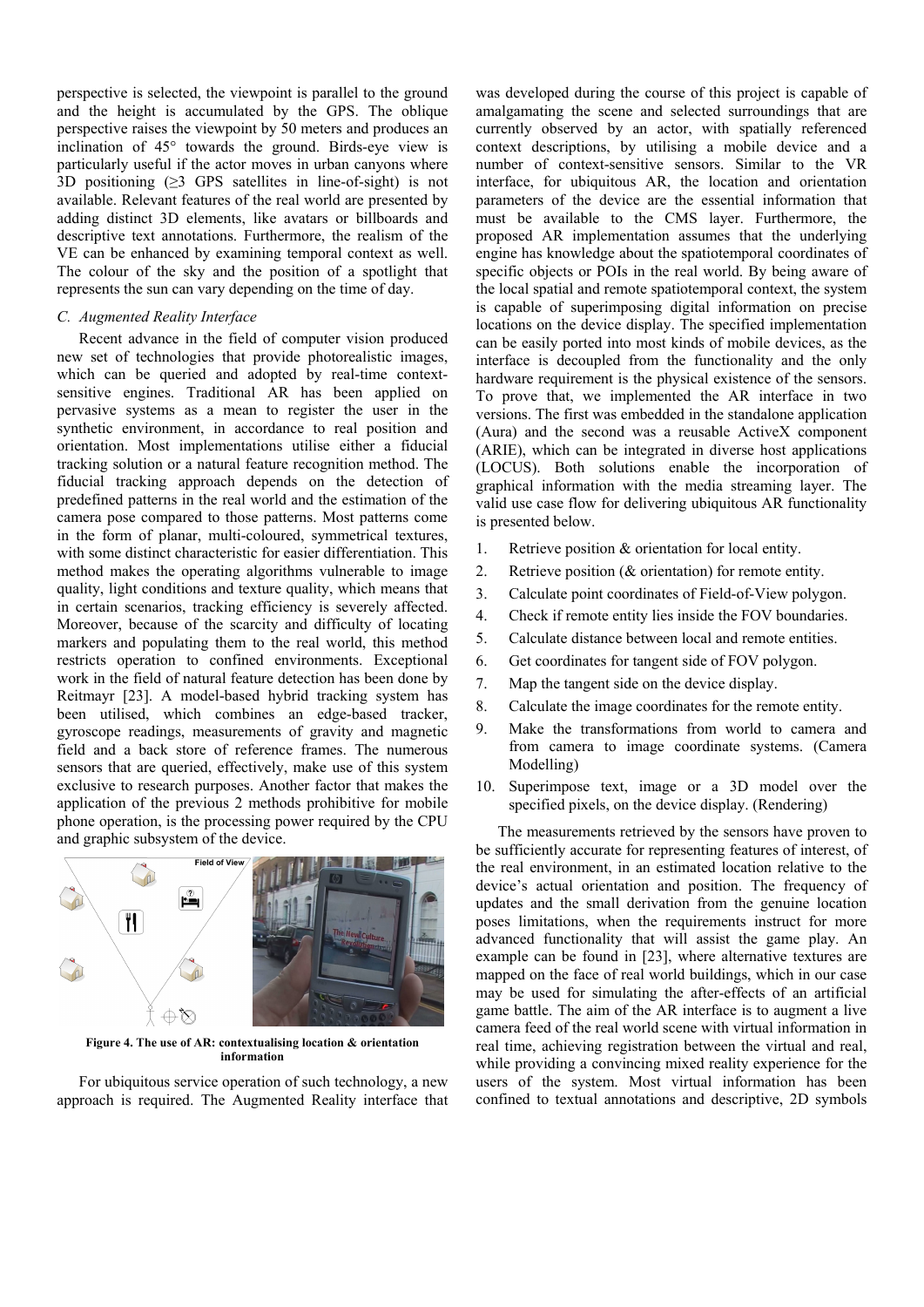providing information about a user's surroundings, or navigational information. Although not already achieved, the final deliverable will rendered virtual, 3D objects in the real world scene.

Hand gestures are used to interact with the real world. The user can pan the device around in order to interrelate with the environment and retrieve information about objects in it. For locating game objectives, directional aids are applied. This includes textual descriptions about the target, distance calculations and arrow representations that point towards the objective. For exploration scenarios information about entities in close proximity is offered. This includes self-explanatory symbols and textual descriptions, which let the users comprehend and decide dependant upon their preferences. In any pervasive scenario, directed guidance is provided towards the next goal of the game. This may be either locating an object or person, reaching a checkpoint or unlocking the next level of interaction and visualisation functionalities.

# PERVASIVE SCENARIOS FOR ENTERTAINMENT

The main purpose of our framework is to provide users with a common platform that will promote further interactions. These interactions can take place either between the user and relevant objects of the simulated environment or between the actors of the system. In the latter case, the system acts as a mediator that provides the *rules of engagement* between the participating entities. These rules are based on user-specified criteria (i.e. user context) and are established through the IPS. There are several potential capabilities of the implemented interaction and visualisation environments, but we examine those that can literally or metaphorically, *bring people together*. This can happen by applying pervasive game-like scenarios, which will trigger social interaction between the participating entities. Based on each scenario further activity in the real world is necessary. Physical activity, with the guidance of a computing device that handles context parameters, is the basis of pervasive computing. Engaging users becomes more effective, when the application is executed in multiuser environments, rather than in single-user modes (e.g. LBS). In comparison to independent modes of play, social interactions can intensify user engagement with the system.

The following paragraphs, describe a set of pervasive scenarios, which are currently under development. All of them conform to specific requirements but comprise several differences in functionality and purpose. These use cases need novel interfaces for nominal operation and specifically they utilise VR but extend to AR, as well. All established communications should conform to explicit personalisation and privacy rules.

#### *A. Confined Space*

The first scenario takes place in a restricted environment (i.e. Formula 1 track). The advantage of a restricted environment is that the LOD of the virtual world can be enhanced to the maximum. The stakeholders, who host the service, are responsible for sustaining a dedicated, low-latency network infrastructure and for distributing contextual information to the participants. Promotion of this service targets the full-exploitation of the available space. The use case includes one or more actors and at least an F1 car that will embed a positioning device and a transmitter. This way car location is continuously available to the public. The system enables competitive racing between the users and any driver, while the race is still taking place. This is accomplished by accumulating almost real-time data. Except real-time competition, the modes of play may include observation of the actual race from any point of the track and exploration of the surrounding space. Effectively, this can prove helpful because actual tracks are enormous and several hours are needed in order to fully explore them. The quality of the modelled environment is a determinant factor towards the satisfaction of the user. Additionally, an AR implementation may be useful for retrieving information about each car in the race, when it passes in front of the user. Sensed, derived and explicit data can be used. Advantage of this scenario is that anybody with a compatible mobile device can participate in an event, while it is taking place.

# *B. Open Space*

The second scenario is mostly applicable to urban environments because people have to be geographically close to each other, to trigger interactions. It can have several modes of play and specific extensions can be defined that would make it more intriguing for the users. In the action mode, AR can be used to *seek and destroy* an opponent. In adventure, location-based context is invaluable for finding and manipulating any objects of the environment. Furthermore, in adult mode social behaviour is triggered through personalised context, fed to the application explicitly by the user. A 3D urban model can be automatically generated out of spatial data and downloaded to the device, or accessed in a distributed fashion. Optimally, information about the participating characters should be modelled, based on independent privacy concerns. By implementing both VR and AR interfaces, detailed texturing of the VE is no longer a necessity but optional, because a photorealistic representation of the environment is made available by the onboard camera. Some of the advantages of this scenario are that it can run in variable-sized areas and can trigger social interaction between users. In the literature, this kind is referred to as pervasive MR games.

#### *C. Evocative Space*

The last scenario focuses on virtual observation and remote exploration rationale and can take place in any space with interesting context (i.e. marketplace). In this use case one or more actors need to participate. The first actor can efficiently navigate with the help of the application and the rest can observe their colleague or friend moving in real time and in real space from a remote location. The 3D representations of the environment must be automatically generated and sent to both parties. Moreover, specific elements of the virtual world (e.g. shop) can be manually optimised by the stakeholders or created in real-time by the first actor and distributed to the